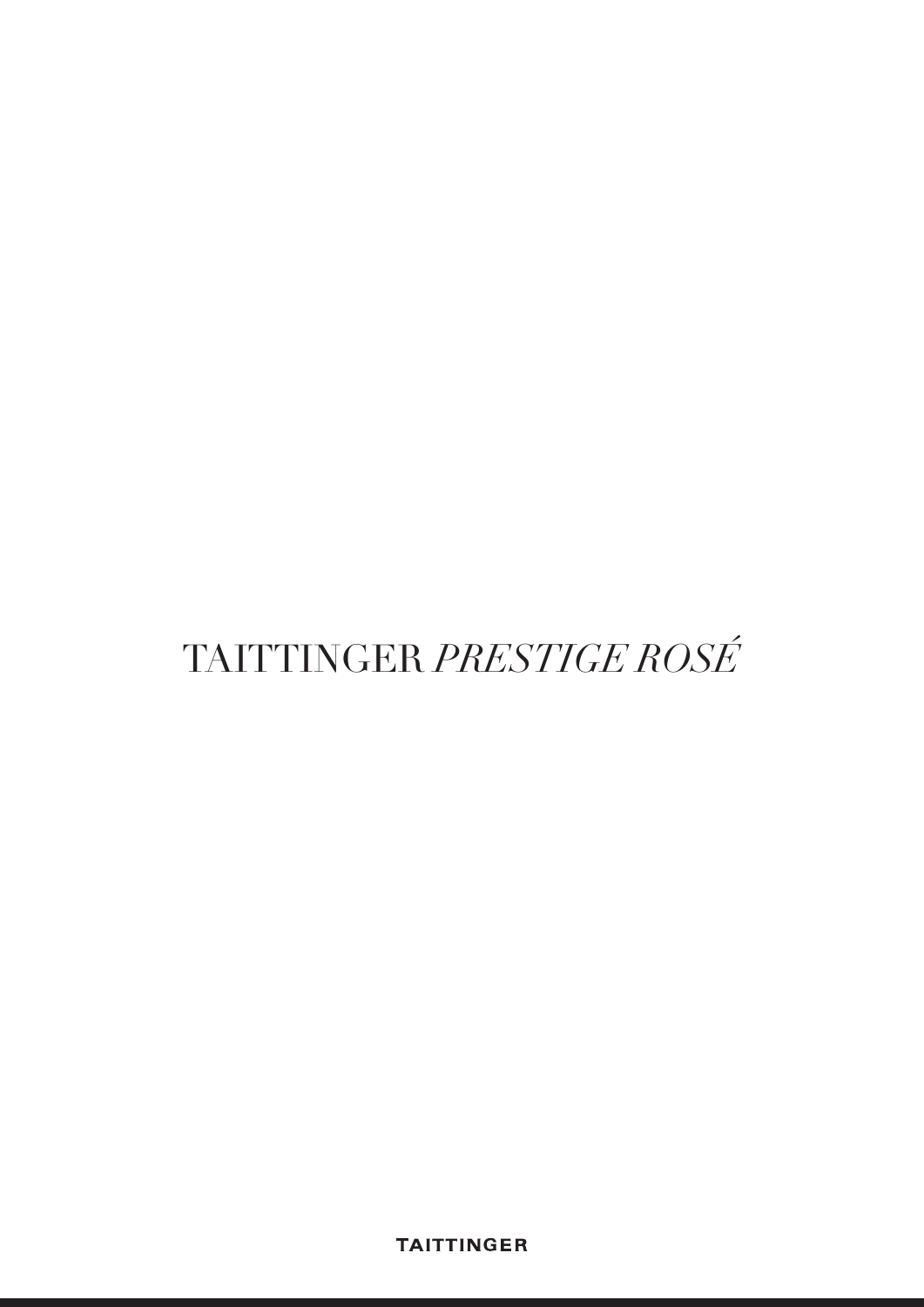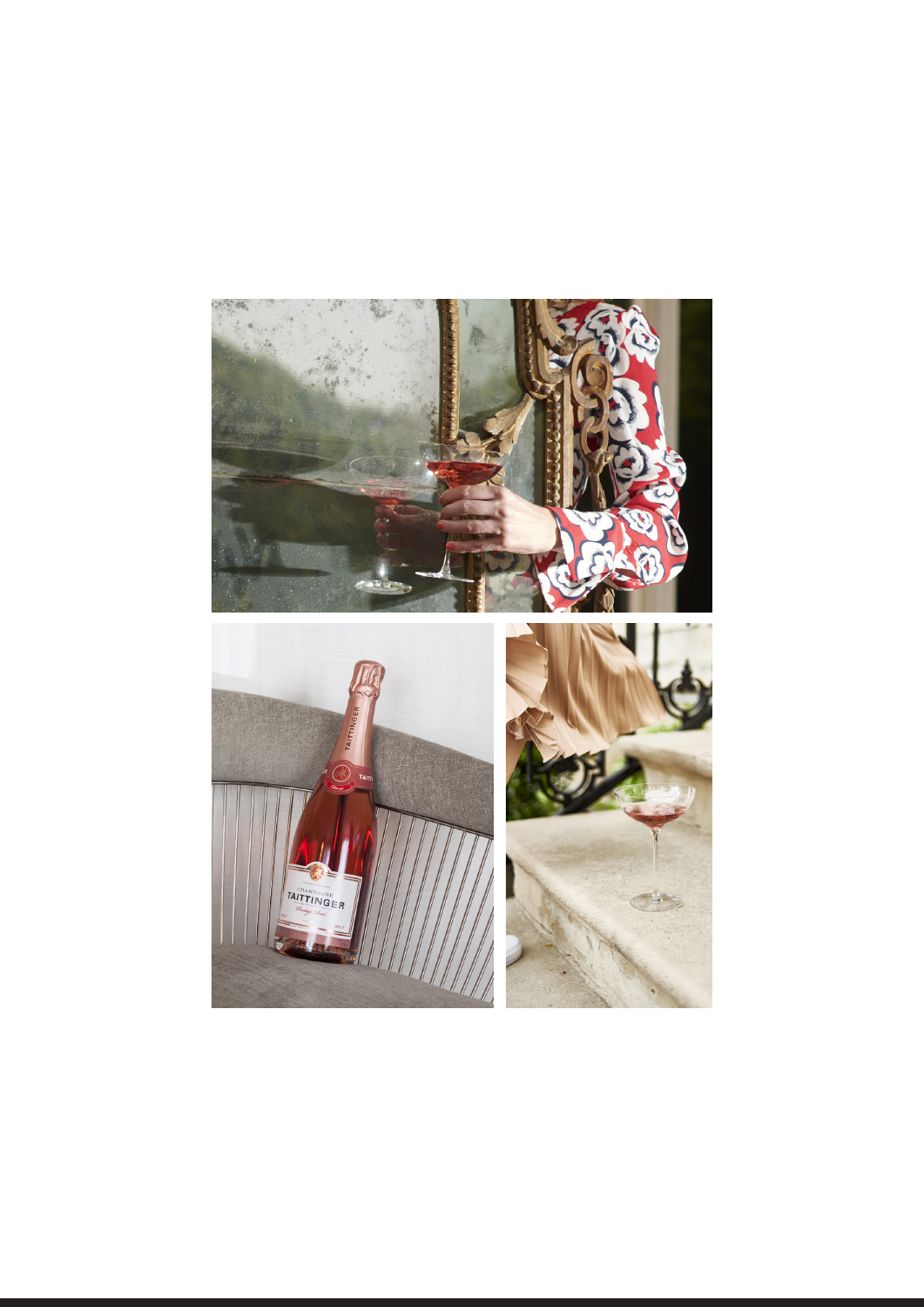Taittinger Prestige Rosé immediately stands out for its intense, shimmering hue whose secret lies in the fact that it is a blend, which is more complex and costly to produce. A quantity of still red wine (15%) produced from the best Pinot Noirs from Montagne de Reims and Les Riceys is in fact added to the final blend, to give this cuvée its unmistakable colour and vibrant intensity on the palate. The high proportion of Chardonnay (30%) that completes the blend brings the elegance and delicacy that underpin Taittinger's signature style.

The intense and brilliant body is bright pink in colour.The bubbles are fine, and the mousse persistent.The full nose, wonderfully expressive, is both fresh and young. It gives off aromas of red fruits (freshly crushed wild raspberry, cherry, blackcurrant). On the palate, this wine strikes a fine balance of a velvet texture and full body taste. The flavours are reminiscent of fresh, crisp red fruits. The palate can be summed up in four words: lively, fruity, fresh and elegant, as only a rosé blend can be.

Taittinger Prestige Rosé can be enjoyed both early on and at the end of an evening. Deliciously fragranced for an aperitif, it is also a subtle accompaniment to fruit desserts, including fruit tart, fruit salad and red fruit crumble.